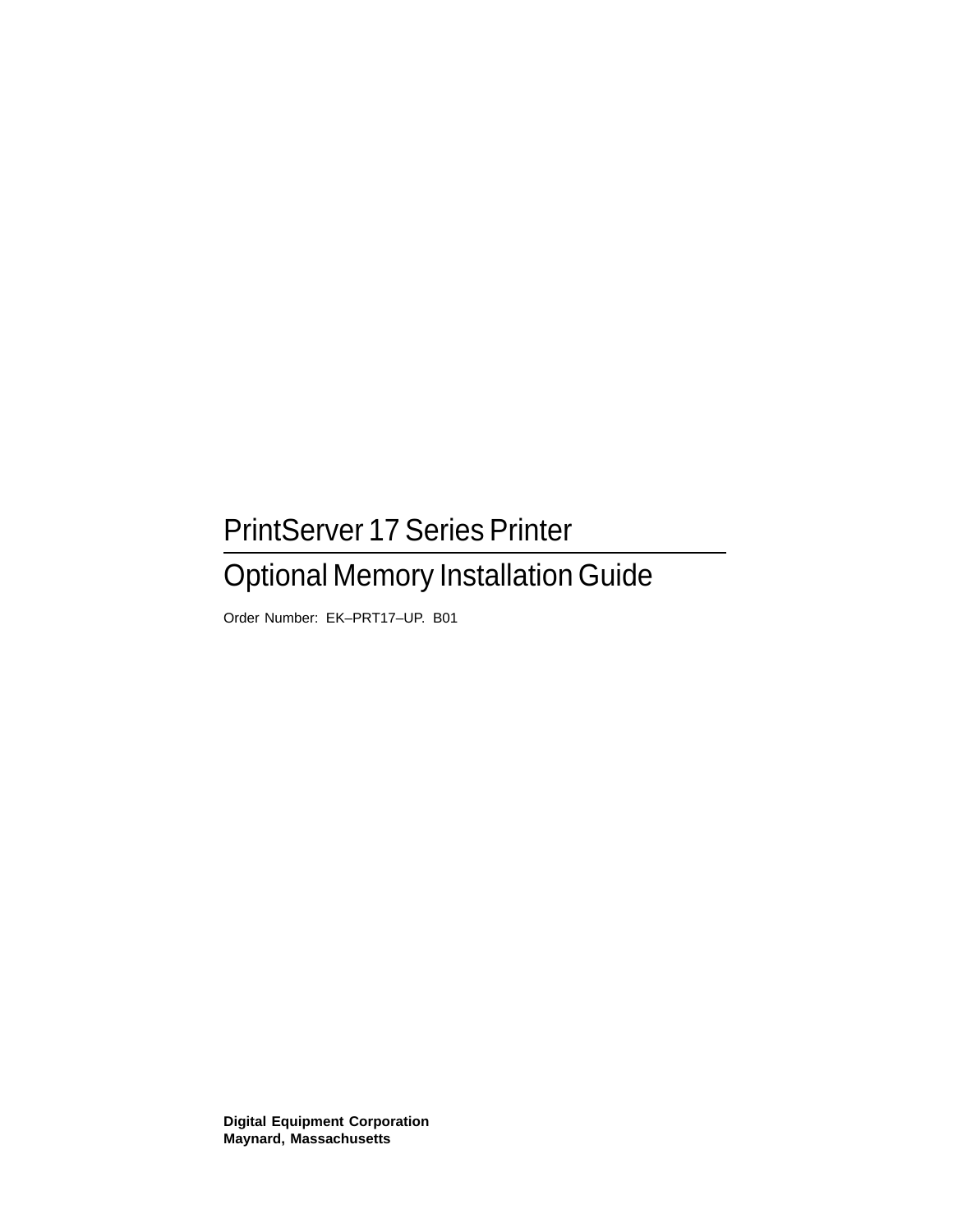#### **First Printing, October 1993 Second Printing, January 1994**

Digital Equipment Corporation makes no representations that the use of its products in the manner described in this publication will not infringe on existing or future patent rights, nor do the descriptions contained in this publication imply the granting of licenses to make, use, or sell equipment or software in accordance with the description.

Possession, use, or copying of the software described in this publication is authorized only pursuant to a valid written license from Digital or an authorized sublicensor.

© Digital Equipment Corporation 1994. All Rights Reserved. Printed in U.S.A.

The postpaid Reader's Comments forms at the end of this document request your critical evaluation to assist in preparing future documentation.

The following are trademarks of Digital Equipment Corporation: DEC, DECnet, DECprint, Digital, PrintServer, ULTRIX, VAX, VAX DOCUMENT, VMS, and the DIGITAL logo.

All other trademarks and registered trademarks are the property of their respective holders.

S2430

This document was prepared using VAX DOCUMENT Version 2.1.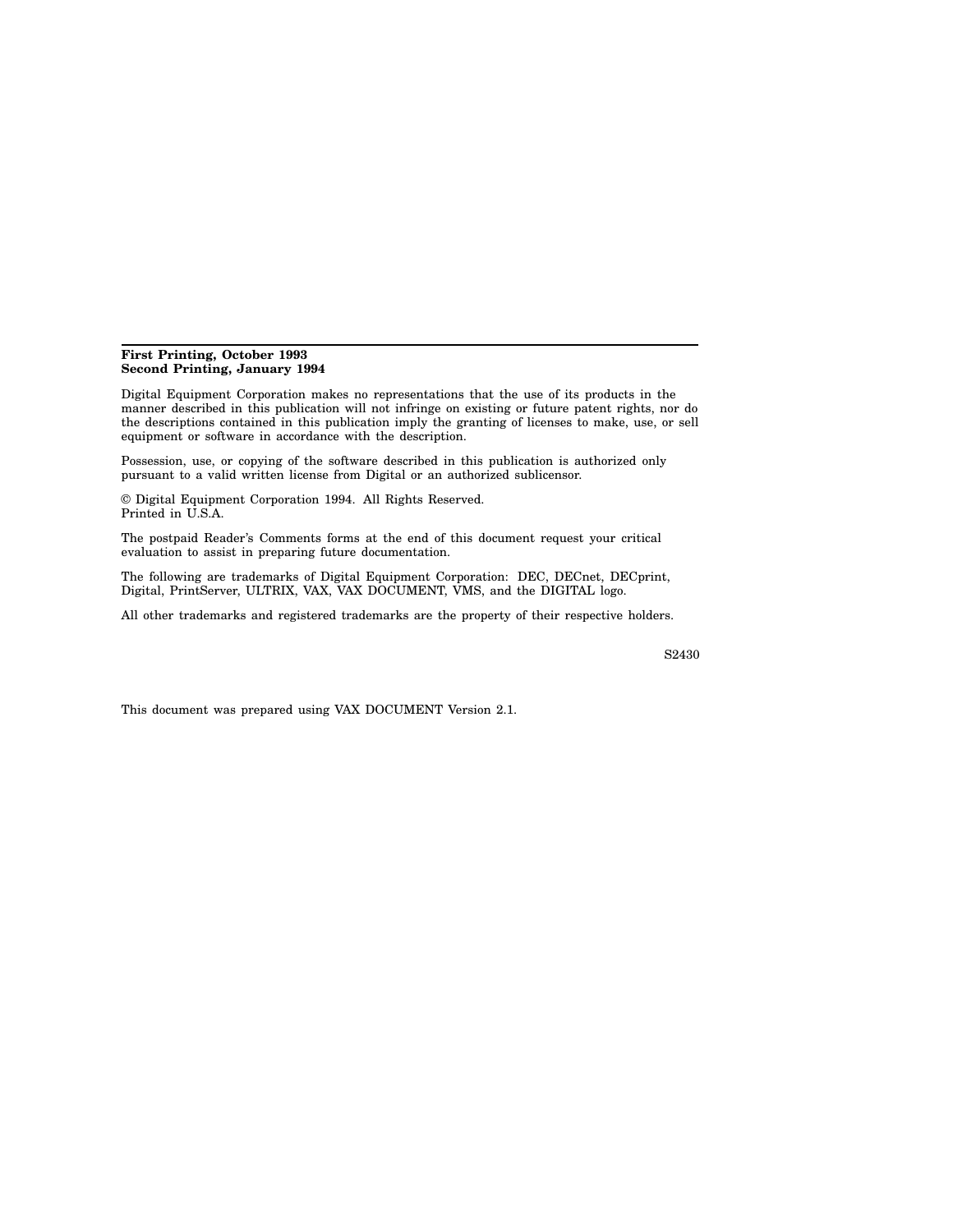## **Preface**

The controller board has three slots for optional memory modules, which allow you to increase the amount of RAM in the printer. This guide describes how to install the optional memory modules.

#### **CAUTION**

Static electricity can damage memory modules. Do not handle the modules until you have put on the ground strap and attached it to the printer chassis.

Digital memory modules use 70 ns chips. Using memory modules from other vendors that do not conform to these specifications may affect printer performance or functionality.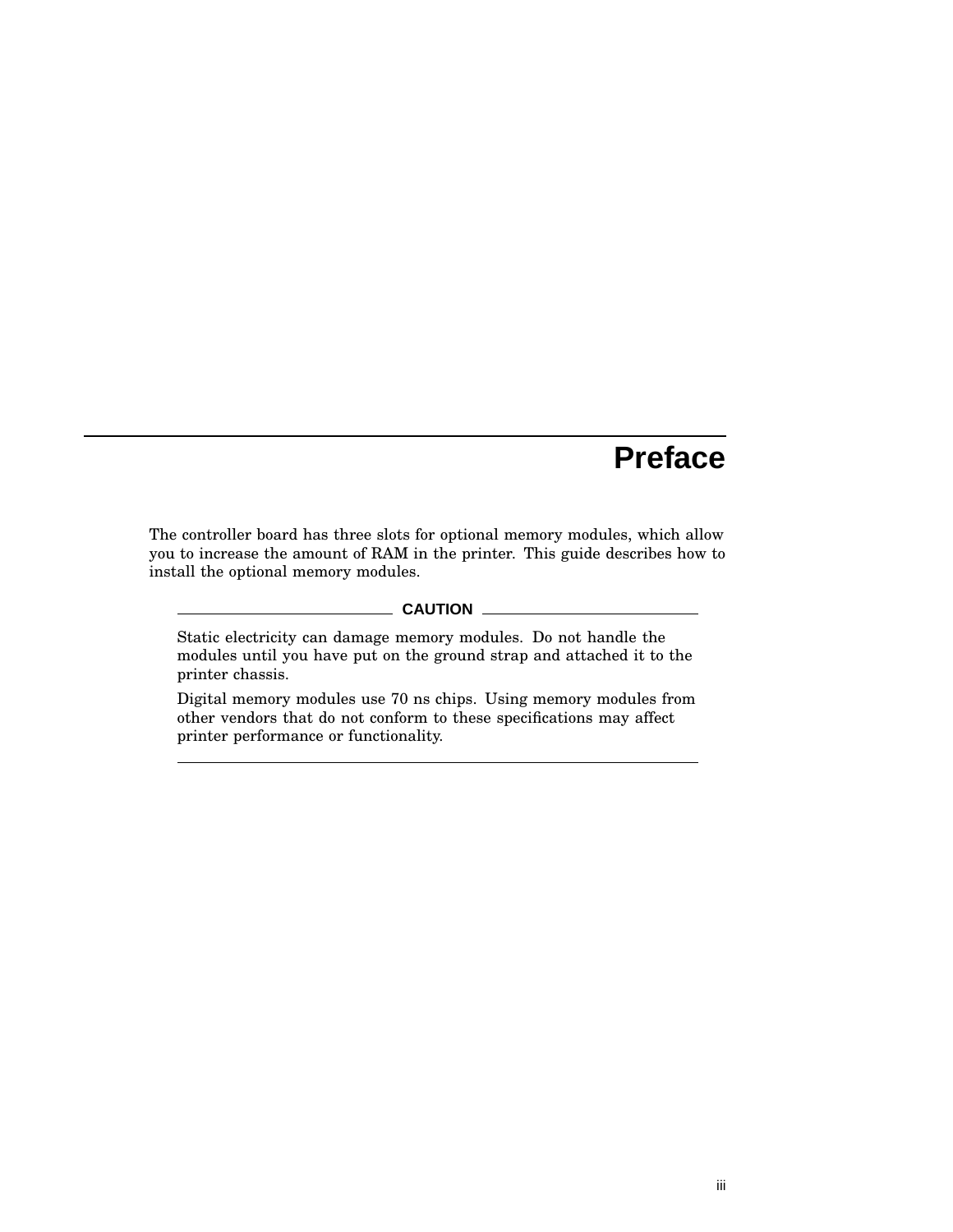Memory modules come in 4 MB and 8 MB sizes that look similar to those shown in Figure 1. The minimum amount of memory required depends on the variation of the PrintServer 17 (300 dpi or 600 dpi) and the particular printer hardware and software options you have installed.

Table 1 lists the ROM version, the memory size, and the order numbers for the PrintServer 17 series printers.

| <b>ROM Version<sup>1</sup></b> |      | <b>Order Number</b> |
|--------------------------------|------|---------------------|
| V1.2 or older                  | 4 MB | $LPS1X-UC$          |
|                                | 8 MB | LPS1X-UD            |
| $V2.0$ or newer                | 4 MB | LPS1X-UE            |
|                                | 8 MB | LPS1X-UF            |
|                                |      | <b>Memory Size</b>  |

**Table 1 PrintServer 17 Series Memory Modules**

 $1$ The ROM version number appears on the printer's operator panel each time the printer is powered on. Refer to the *PrintServer 17 Printer Operator's Guide*, Section 3.1, for powering on instructions.

#### **Figure 1 4 MB and 8 MB Memory Modules**

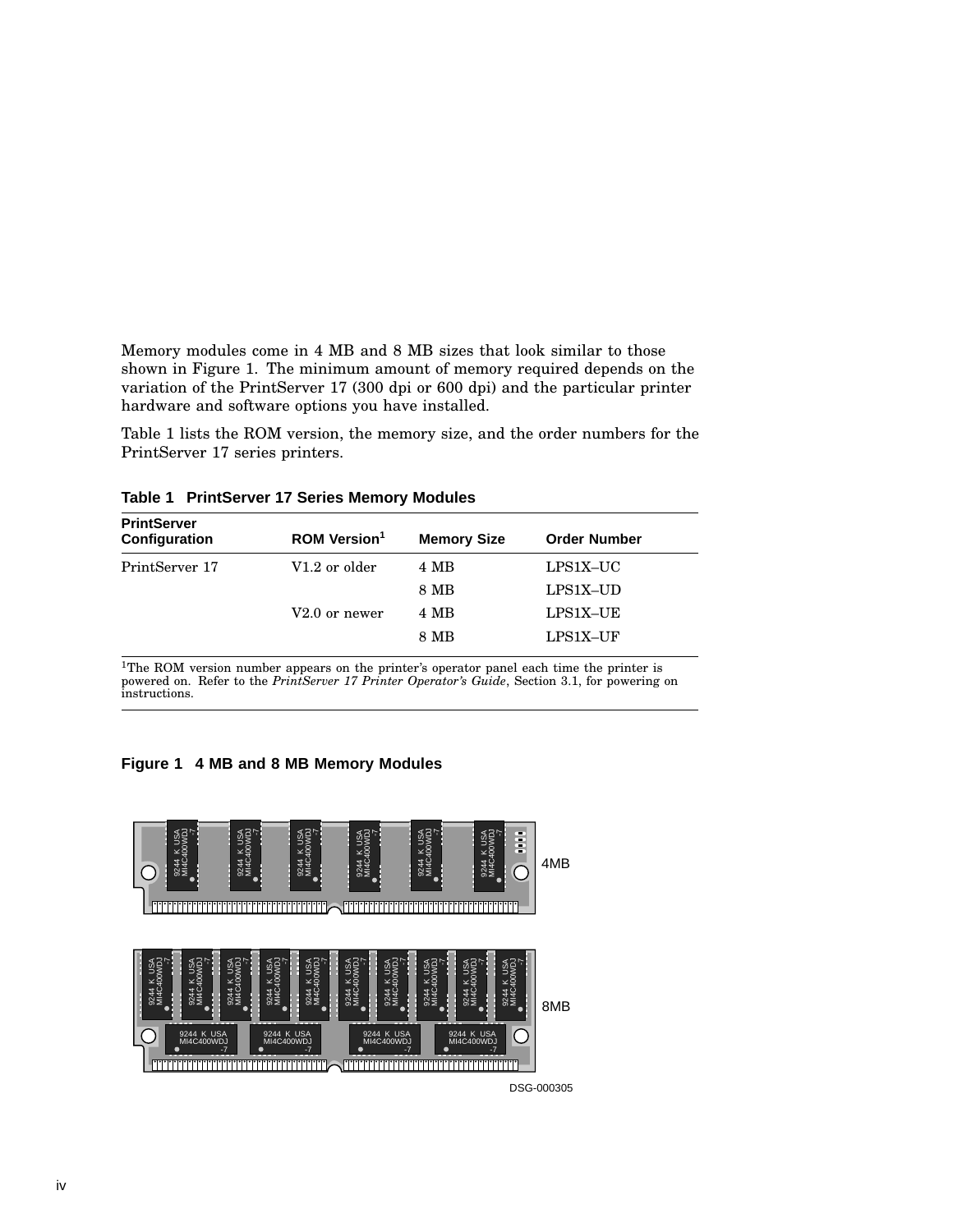# **1 Optional Memory Installation**

The following items are in the optional memory installation kit:

- 4 MB or 8 MB memory module
- Grounding strap
- This installation guide

Use the following procedure to remove the controller board assembly and install the optional memory modules in the PrintServer 17 series printer. If you need additional information about the printer, refer to your PrintServer printer operator's guide.

1. If you have a 300 dpi printer, power off both the front and rear power switches.

If you have a 600 dpi printer, power off the rear power switch.

- 2. Remove the top and bottom paper cassettes from the printer.
- 3. Disconnect the network interface cable from the interface connector panel on the back of the printer.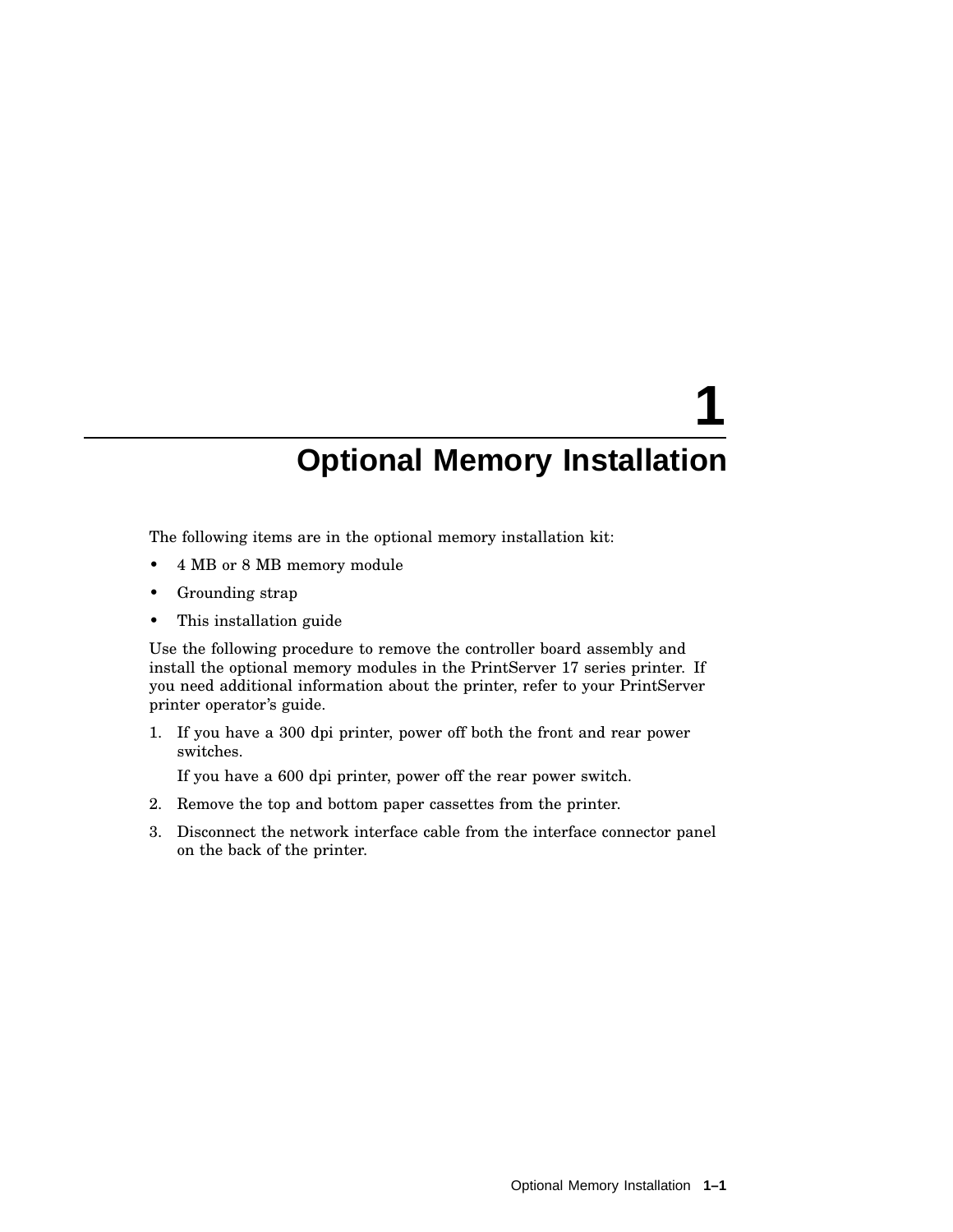- 4. Loosen the two captive screws  $\bullet$  on the interface connector panel.
	- $\sqrt{ }$  If the screws are too tight to loosen by hand, use a flat-bladed screwdriver to loosen the screws.

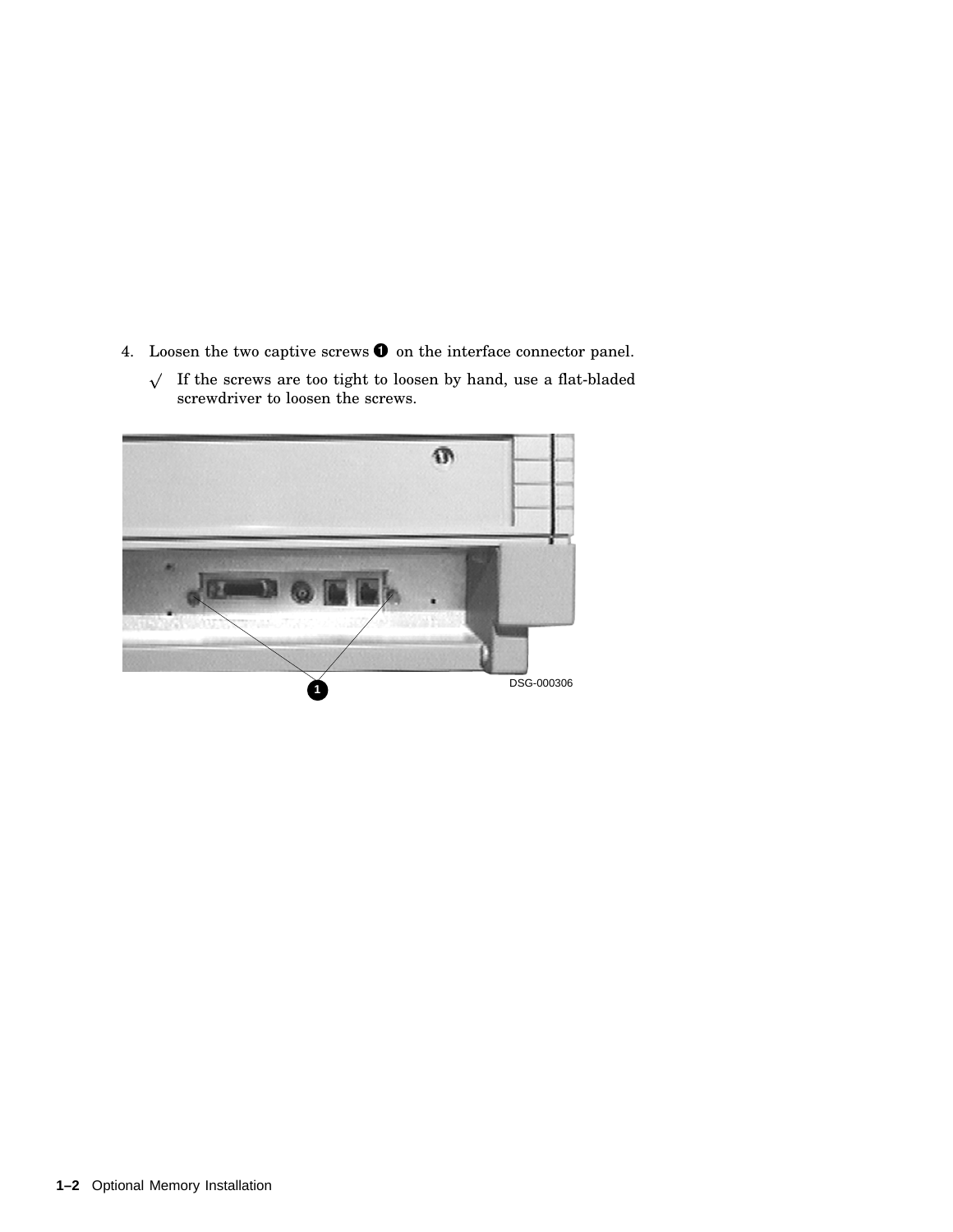5. Pull the controller board assembly out completely from the front of the printer.



The controller board should be placed on a hard, flat surface with the faceplate of the board hanging over the edge of the surface. This assures that all the rubber feet on the bottom of the controller board are resting on the surface and that no damage to the controller board will result when the memory module is installed.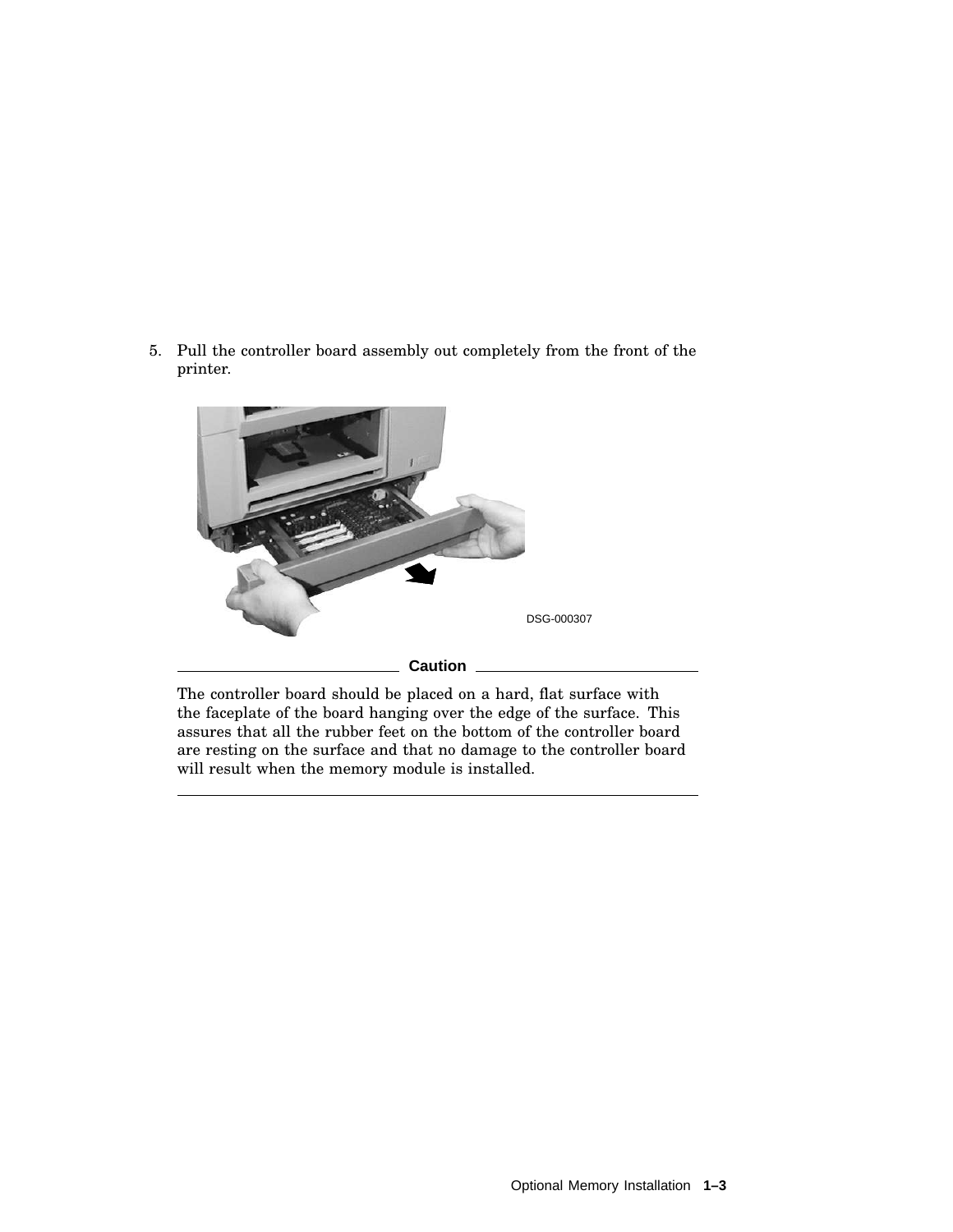6. Put one end of the grounding strap on your wrist and attach the other end (with the copper strip) to the metal chassis of the printer.

### **CAUTION**

Static electricity can damage the memory module. Always wear the grounding strap before handling a memory module.

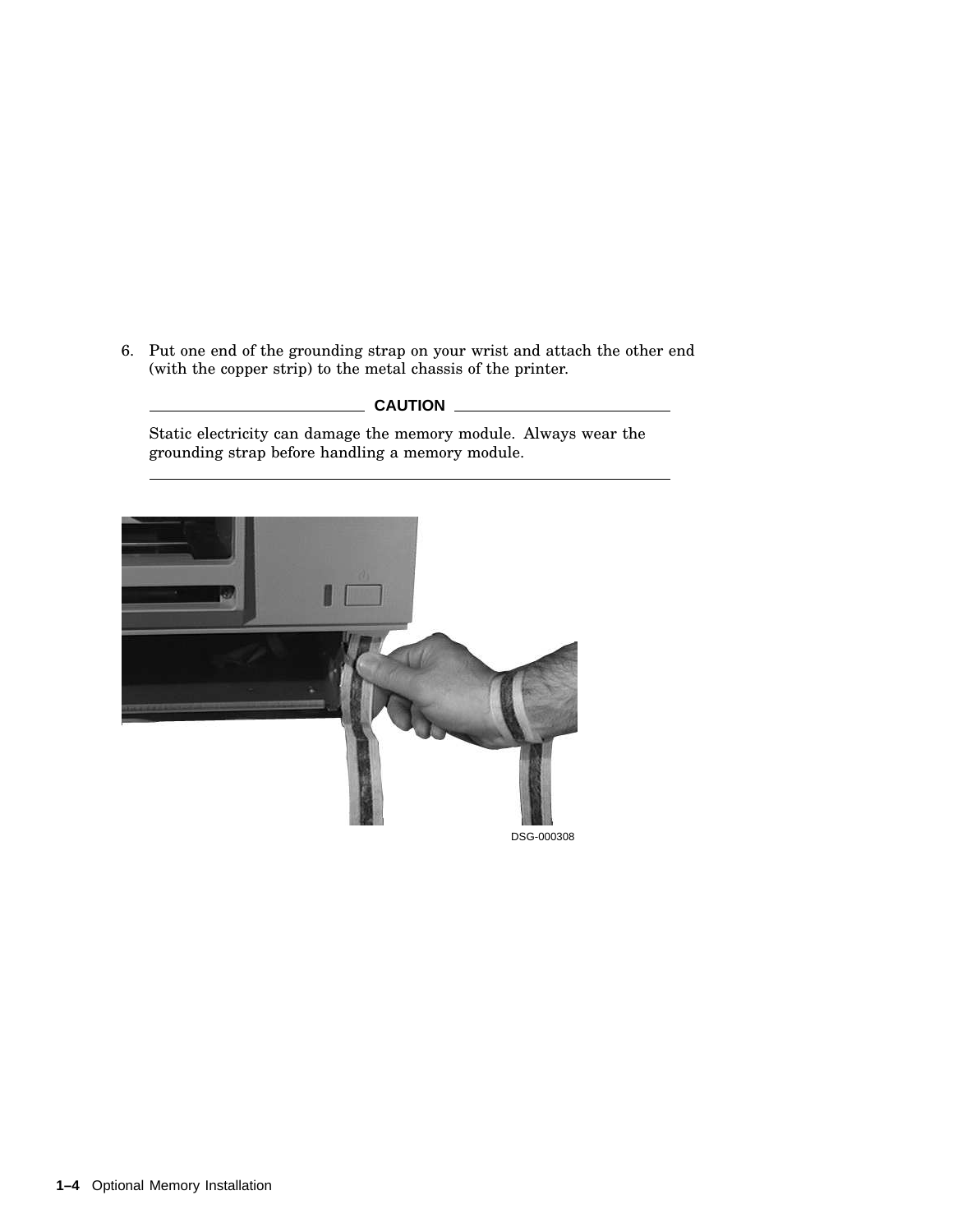7. Insert the memory module into Slot  $1 \bullet$  at a 70° angle.

**NOTE**

Memory modules are notched on one end so they fit correctly into the slot only one way. When installing the module, the notch should be positioned as illustrated by  $\Theta$  in the following illustration.

8. Push the memory module forward  $\bigcirc$  so that it is seated straight up and securely in the slot.

|  |  |  | Table 1-1 Memory Module Installation |
|--|--|--|--------------------------------------|
|--|--|--|--------------------------------------|

| If you are installing                | Then...                                                                                                                                                                                                           |  |
|--------------------------------------|-------------------------------------------------------------------------------------------------------------------------------------------------------------------------------------------------------------------|--|
| One memory module                    | Install that module in Slot 1.                                                                                                                                                                                    |  |
| Two memory modules                   | Install them in Slot 1 and Slot 2.                                                                                                                                                                                |  |
| Both 4 MB and 8 MB memory<br>modules | Install the higher capacity memory module in<br>Slot 1. For example, if you are installing two<br>8 MB modules and a 4 MB module, install the<br>8 MB modules in Slots 1 and 2, and the 4 MB<br>module in Slot 3. |  |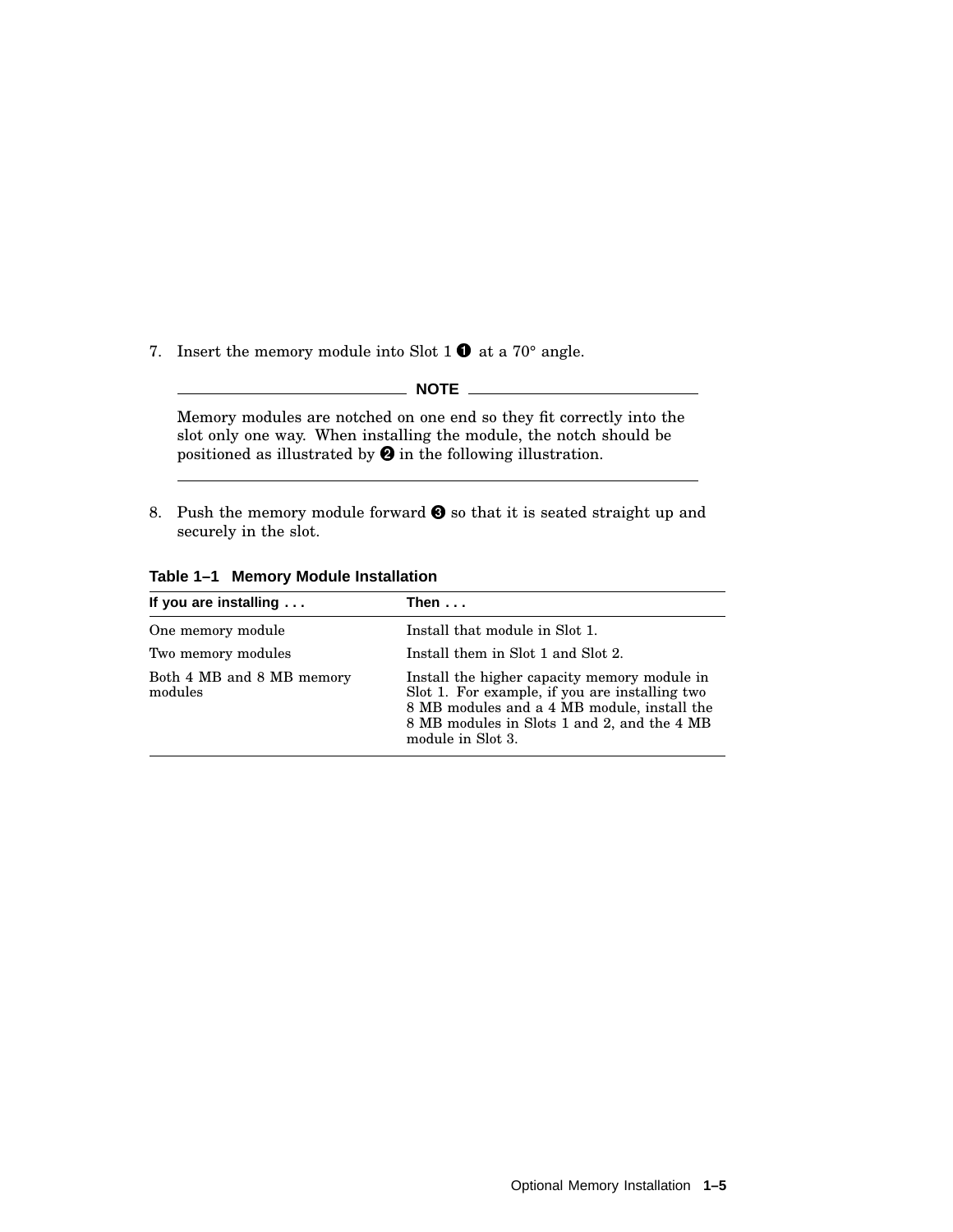

DSG-000309